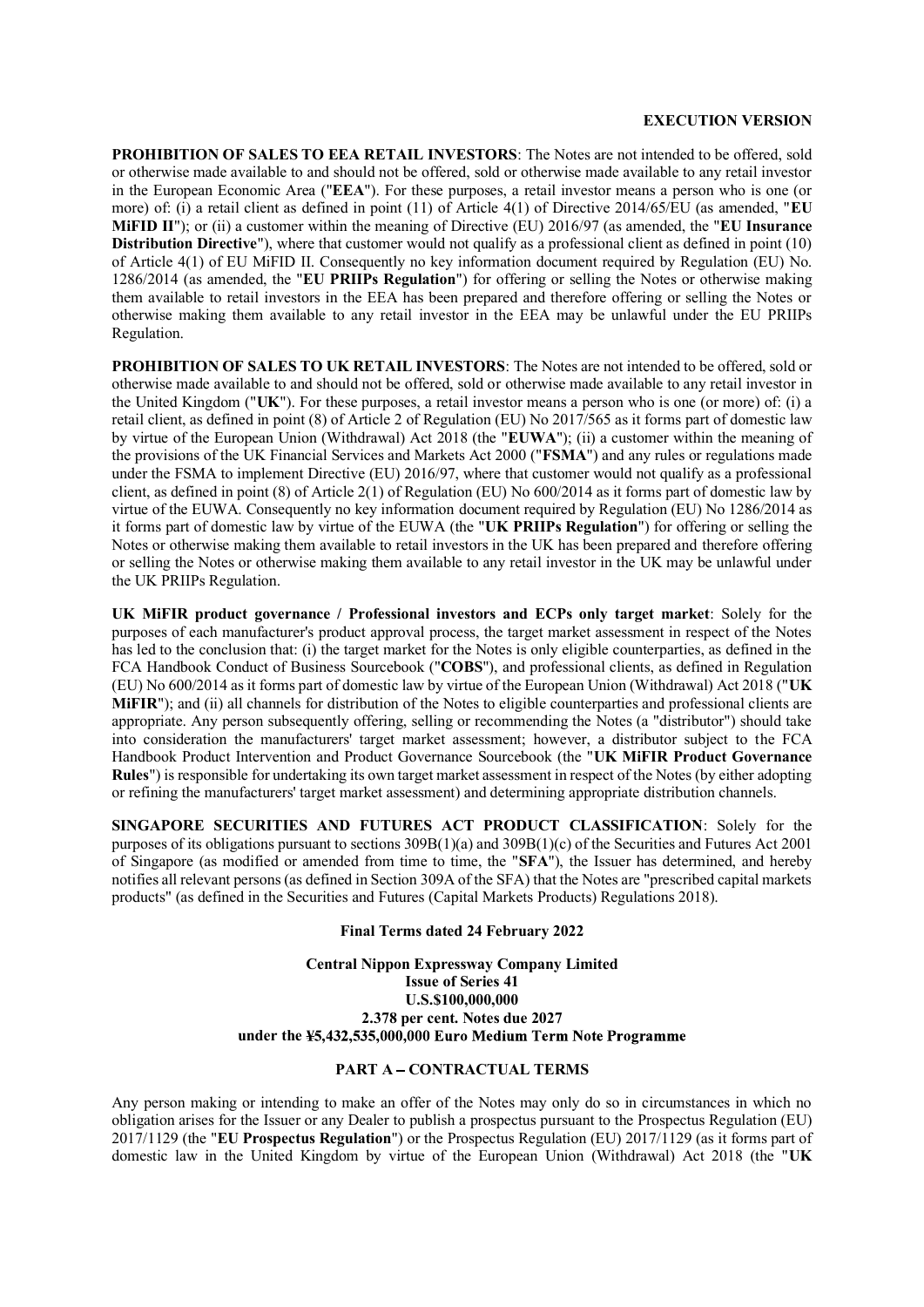**Prospectus Regulation**")) or supplement a prospectus pursuant to the EU Prospectus Regulation or the UK Prospectus Regulation, in each case, in relation to such offer.

This document constitutes the Final Terms for the Notes described herein. This document must be read in conjunction with the Offering Circular dated 20 July 2021, the first supplementary Offering Circular dated 31 August 2021 and the second supplementary Offering Circular dated 19 January 2022 (together, the "**Offering Circular**"). Full information on the Issuer and the offer of the Notes is only available on the basis of the combination of these Final Terms and the Offering Circular. Copies of the Offering Circular may be obtained from the specified office of the Mizuho Trust & Banking (Luxembourg) S.A. as Fiscal Agent at 1B, Rue Gabriel Lippmann, L-5365 Munsbach, Grand-Duché de Luxembourg.

Terms used herein shall be deemed to be defined as such for the purposes of the Conditions (the "**Conditions**") set forth in the Offering Circular.

| 1.  | Issuer:                          |                                                          | Central Nippon Expressway Company Limited                                                                                                                                                              |
|-----|----------------------------------|----------------------------------------------------------|--------------------------------------------------------------------------------------------------------------------------------------------------------------------------------------------------------|
| 2.  | (i)                              | <b>Series Number:</b>                                    | 41                                                                                                                                                                                                     |
|     | (ii)                             | <b>Tranche Number:</b>                                   | $\mathbf{1}$                                                                                                                                                                                           |
|     | (iii)                            | Date on which the Notes<br>become fungible:              | Not Applicable                                                                                                                                                                                         |
| 3.  | <b>Specified Currency:</b>       |                                                          | U.S. dollar ("U.S.\$")                                                                                                                                                                                 |
| 4.  | <b>Aggregate Nominal Amount:</b> |                                                          | U.S.\$100,000,000                                                                                                                                                                                      |
|     | (i)                              | Series:                                                  | U.S.\$100,000,000                                                                                                                                                                                      |
|     | (ii)                             | Tranche:                                                 | U.S.\$100,000,000                                                                                                                                                                                      |
| 5.  | <b>Issue Price:</b>              |                                                          | 100 per cent. of the Aggregate Nominal Amount                                                                                                                                                          |
| 6.  | (i)                              | <b>Specified Denominations:</b>                          | U.S.\$200,000 and integral multiples of U.S.\$1,000 in excess<br>thereof, up to and including U.S.\$399,000. No Notes in<br>definitive form will be issued with a denomination above<br>U.S.\$399,000. |
|     | (ii)                             | <b>Calculation Amount:</b>                               | U.S.\$1,000                                                                                                                                                                                            |
| 7.  | (i)                              | <b>Issue Date:</b>                                       | 28 February 2022                                                                                                                                                                                       |
|     | (ii)                             | <b>Interest Commencement</b><br>Date:                    | <b>Issue Date</b>                                                                                                                                                                                      |
| 8.  | <b>Maturity Date:</b>            |                                                          | 26 February 2027                                                                                                                                                                                       |
| 9.  | <b>Interest Basis:</b>           |                                                          | 2.378 per cent. Fixed Rate                                                                                                                                                                             |
|     |                                  |                                                          | (further particulars specified below)                                                                                                                                                                  |
| 10. | <b>Redemption/Payment Basis:</b> |                                                          | Subject to any purchase and cancellation or early<br>redemption, the Notes will be redeemed on the Maturity<br>Date at 100 per cent. of their nominal amount.                                          |
| 11. |                                  | <b>Put/Call Options:</b>                                 | None (other than Condition 8(b) (Redemption and Purchase<br>- Redemption for taxation reasons))                                                                                                        |
| 12. | (i)                              | <b>Status of the Notes:</b>                              | Senior                                                                                                                                                                                                 |
|     | (ii)                             | Date<br>which<br>the<br>on<br>authorisation<br>оf<br>the | 18 January 2022                                                                                                                                                                                        |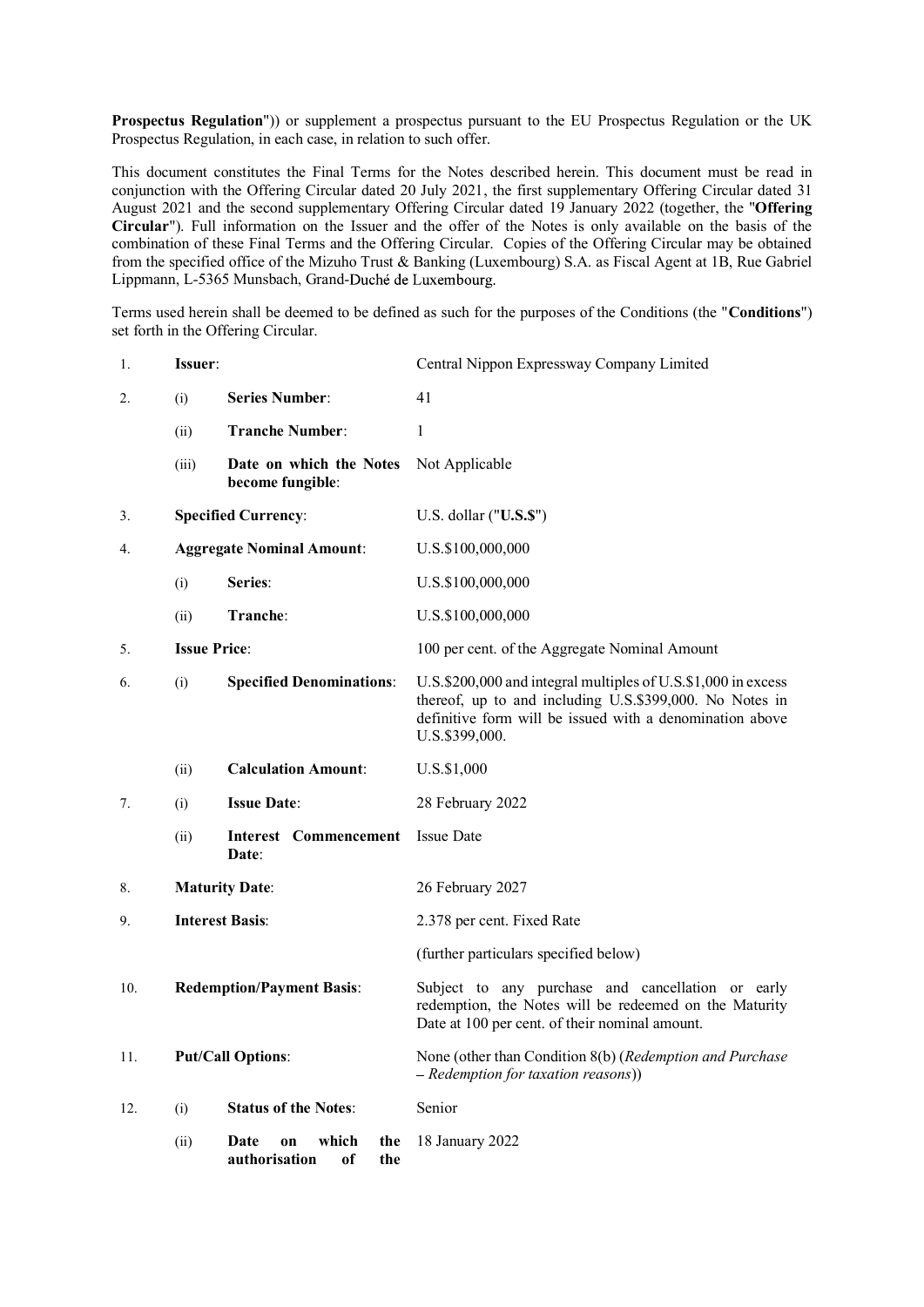## **Minister of LIT was obtained**:

# **PROVISIONS RELATING TO INTEREST (IF ANY) PAYABLE**

| 13. | <b>Fixed Rate Note Provisions</b>    |                                  | Applicable                                                                                                                                                                                      |
|-----|--------------------------------------|----------------------------------|-------------------------------------------------------------------------------------------------------------------------------------------------------------------------------------------------|
|     | (i)                                  | <b>Rate of Interest:</b>         | 2.378 per cent. per annum payable in arrear on each Interest<br>Payment Date                                                                                                                    |
|     | (ii)                                 | <b>Interest Payment Date(s):</b> | 26 February in each year. Modified Following Business Day<br>Convention applies. No Adjustment. Additional Business<br>Centres: London (with Principal Financial Centre being<br>New York City) |
|     | (iii)                                | <b>Fixed Coupon Amount:</b>      | U.S.\$23.78 per Calculation Amount                                                                                                                                                              |
|     | (iv)                                 | <b>Broken Amount(s):</b>         | U.S.\$23.65 per Calculation Amount, payable on the Interest<br>Payment Date falling on 26 February 2023 in respect of the<br>Interest Period then ended                                         |
|     | (v)                                  | Day Count Fraction:              | 30/360                                                                                                                                                                                          |
| 14. | <b>Floating Rate Note Provisions</b> |                                  | Not Applicable                                                                                                                                                                                  |

# **PROVISIONS RELATING TO REDEMPTION**

| 15. | Final Redemption Amount of each U.S.\$1,000 per Calculation Amount |  |
|-----|--------------------------------------------------------------------|--|
|     | Note:                                                              |  |

16. **Early Redemption Amount per Calculation Amount payable on redemption for taxation reasons or on event of default**: U.S.\$1,000 per Calculation Amount

# **GENERAL PROVISIONS APPLICABLE TO THE NOTES**

| 17. | <b>Form of Notes:</b>                                                                                                      | <b>Bearer Notes:</b>                                                                                                                                                                   |
|-----|----------------------------------------------------------------------------------------------------------------------------|----------------------------------------------------------------------------------------------------------------------------------------------------------------------------------------|
|     |                                                                                                                            | Temporary Global Note exchangeable for a Permanent<br>Global Note which is exchangeable for Definitive Notes in<br>the limited circumstances specified in the Permanent<br>Global Note |
| 18. | <b>New Global Note:</b>                                                                                                    | No.                                                                                                                                                                                    |
| 19. | <b>Additional Financial Centres) or</b> New York City and London<br>other special provisions relating to<br>payment dates: |                                                                                                                                                                                        |
| 20. | Talons for future Coupons to be No<br>attached to Definitive Notes (and<br>dates on which such Talons<br>mature):          |                                                                                                                                                                                        |
| 21. | Other terms or special conditions:                                                                                         | Not Applicable                                                                                                                                                                         |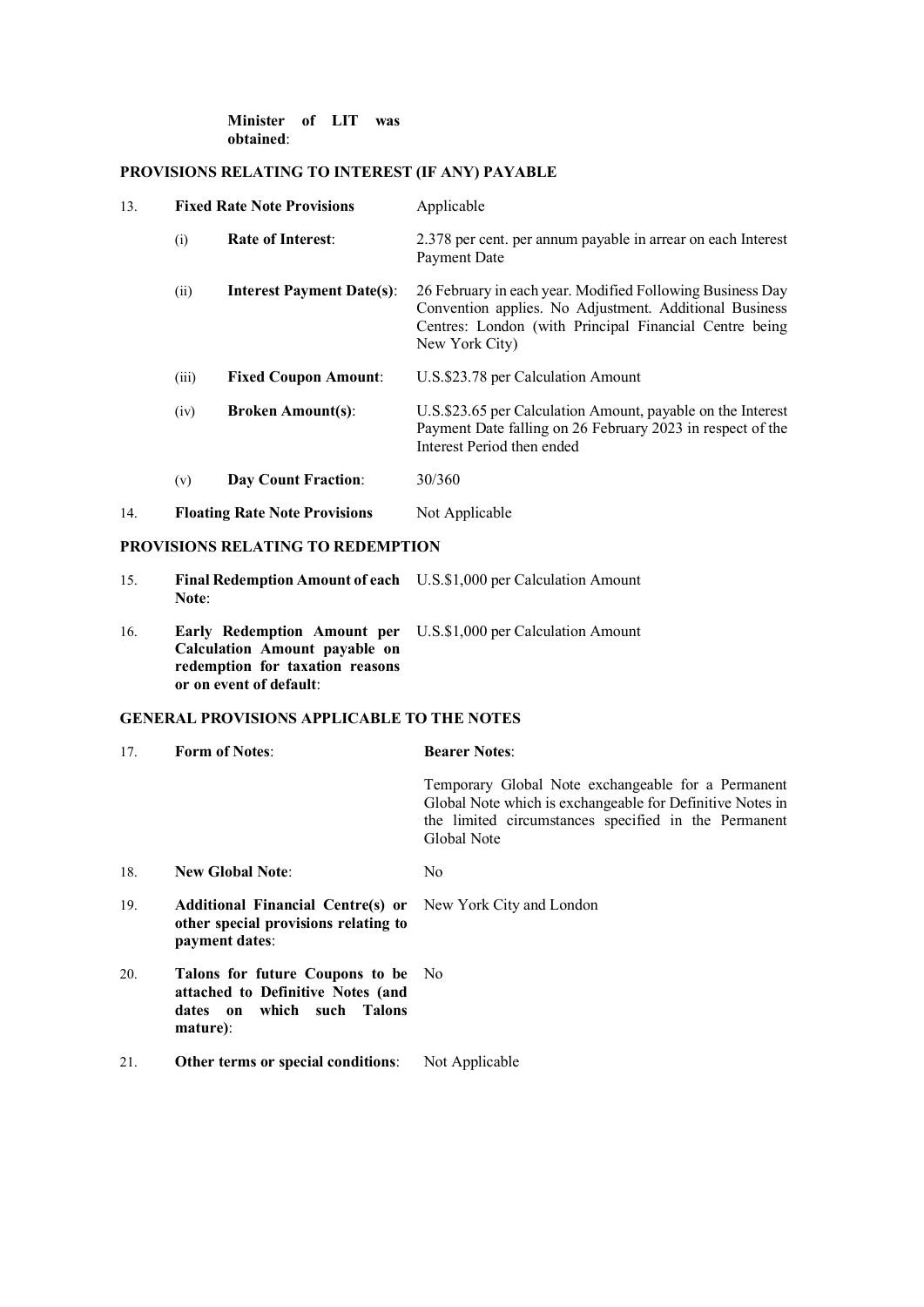# **RESPONSIBILITY**

The Issuer accepts responsibility for the information contained in these Final Terms.

Signed on behalf of

# **CENTRAL NIPPON EXPRESSWAY COMPANY LIMITED**

By:

Name: Title: Yoshihito Miyaike President and Chief Operating Officer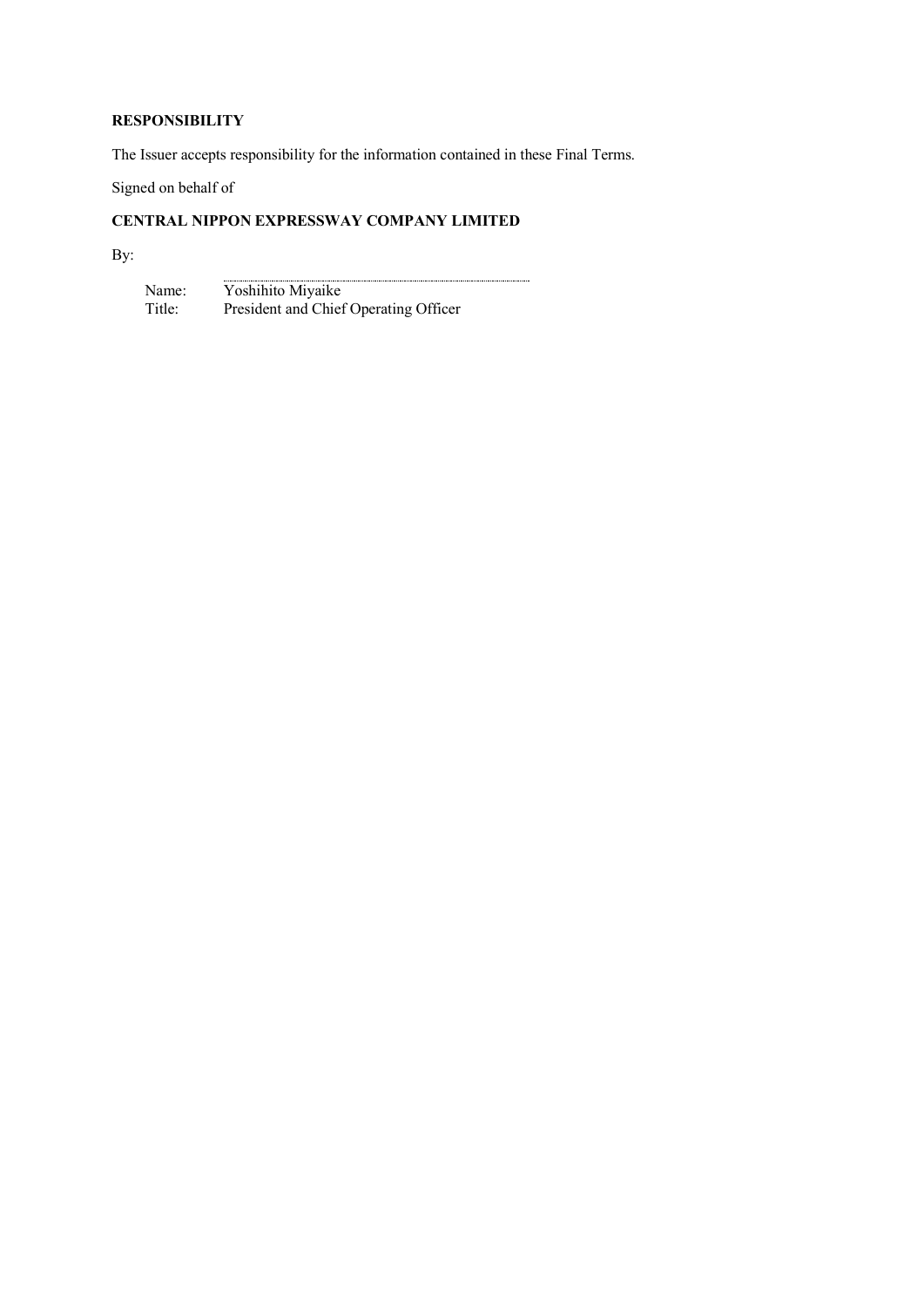#### **PART B OTHER INFORMATION**

|         | LISTING AND ADMISSION TO | Application has been made by the Issuer (or on its behalf) |
|---------|--------------------------|------------------------------------------------------------|
| TRADING |                          | for the Notes to be admitted to trading on Singapore       |
|         |                          | Exchange Securities Trading Limited with effect from 1     |
|         |                          | March 2022.                                                |

2. **RATINGS** The Notes to be issued are expected to be rated as follows:

> Moody's Japan K.K.: A1 Rating and Investment Information, Inc.: AA+ Japan Credit Rating Agency, Ltd.: AAA

# 3. **INTERESTS OF NATURAL AND LEGAL PERSONS INVOLVED IN THE ISSUE/OFFER**

Save for any fees payable to the Managers, so far as the Issuer is aware, no person involved in the offer of the Notes has an interest material to the offer. The Managers and their affiliates have engaged, and may in the future engage, in investment banking and/or commercial banking transactions with, and may perform other services for, the Issuer and JEHDRA and their respective affiliates in the ordinary course of business.

# 4. **OPERATIONAL INFORMATION**

|    | ISIN:<br>Common Code:<br>Legal Entity Identifier (LEI):        |                                       |                                      | XS2446857141                                                                                                                                                                        |  |
|----|----------------------------------------------------------------|---------------------------------------|--------------------------------------|-------------------------------------------------------------------------------------------------------------------------------------------------------------------------------------|--|
|    |                                                                |                                       |                                      | 244685714                                                                                                                                                                           |  |
|    |                                                                |                                       |                                      | 3538005TH2GJERPBFN83                                                                                                                                                                |  |
|    | Deliver:                                                       |                                       |                                      | Delivery against payment                                                                                                                                                            |  |
|    | Names and addresses of additional<br>Paying Agent(s) (if any): |                                       |                                      | Not Applicable                                                                                                                                                                      |  |
| 5. | <b>DISTRIBUTION</b>                                            |                                       |                                      |                                                                                                                                                                                     |  |
|    | (i)                                                            |                                       | Method of Distribution:              | Syndicated                                                                                                                                                                          |  |
|    | If syndicated:<br>(ii)                                         |                                       |                                      |                                                                                                                                                                                     |  |
|    |                                                                | (A)                                   | Names<br>of<br>Managers:             | Daiwa Capital Markets Europe Limited, SMBC Nikko<br>Capital Markets Limited, Mizuho International plc and<br>MUFG Securities EMEA plc                                               |  |
|    |                                                                | (B)                                   | Stabilisation<br>Manager(s), if any: | Daiwa Capital Markets Europe Limited                                                                                                                                                |  |
|    | (iii)                                                          | If non-syndicated, name of<br>Dealer: |                                      | Not Applicable                                                                                                                                                                      |  |
|    | (iv)                                                           | U.S. Selling Restrictions:            |                                      | Reg. S Compliance Category 1; TEFRA D; Not Rule<br>144A eligible                                                                                                                    |  |
| 6. | <b>REASONS FOR THE OFFER</b>                                   |                                       |                                      |                                                                                                                                                                                     |  |
|    | (i)                                                            |                                       | Use of Proceeds:                     | The net proceeds, or an amount equal to the net proceeds,<br>of the issuance of the Notes will be used exclusively to<br>fund, in whole or in part, existing and/or future Eligible |  |

Projects (as defined below) undertaken at any time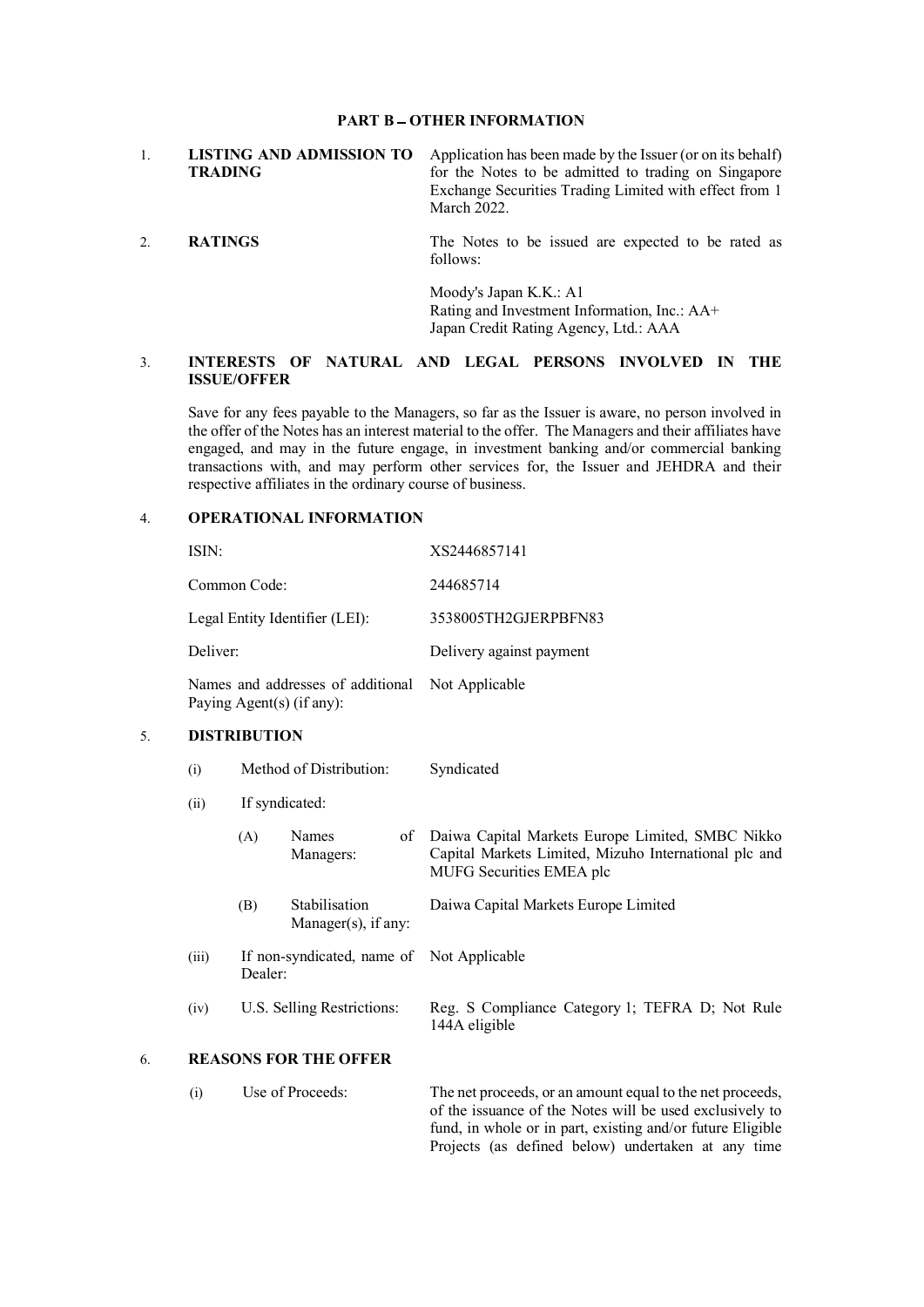following the date falling 12 months prior to the Issue Date.

"**Eligible Projects**" means Expressway Renewal Projects on selected bridges and the reinforcement and repair of slopes forming part of selected earth structures connected to expressways (such as embankments and cut-outs) (together "**Specified Renewal Projects**") which, in each case, meet the Eligibility Criteria (as defined below).

## "**Eligibility Criteria**" means:

- (a) projects expected to strengthen the disaster prevention functions of the Issuer's expressways by upgrading and strengthening ageing facilities in response to the expected degree of damage caused by natural disasters (such as typhoons, floods and storm surges) due to the effects of climate change;
- (b) projects expected to make expressways resilient to extreme weather and weather disasters due to the effects of climate change;
- (c) projects for which environmental impact assessment and other technical surveys necessary for the implementation of the relevant construction work have been conducted; and
- (d) projects for which preliminary explanations to neighbouring residents have been provided and for which there are no particular disputes,

## and:

Specified Renewal Projects are selected from the projects included in the following guidelines, plans and agreements:

- (1) Recommendation by the Technical Review Committee on Long-Term Conservation and Renewal of Expressway Assets (22 January 2014);
- (2) Large-Scale Renewal and Major Repair on Expressways Managed by the Issuer, East Nippon Expressway Company Limited and West Nippon Expressway Company Limited (22 January 2014);
- (3) Infrastructure Longevity Plan (Action Plan) FY2014-FY2020 (Ministry of LIT, 21 May 2014);
- (4) NEXCO Central Infrastructure Longevity Plan (Action Plan) (31 March 2015); and
- (5) Agreement Regarding Chuo Expressway, Fuji-Yoshida Line, etc. (concluded with JEHDRA).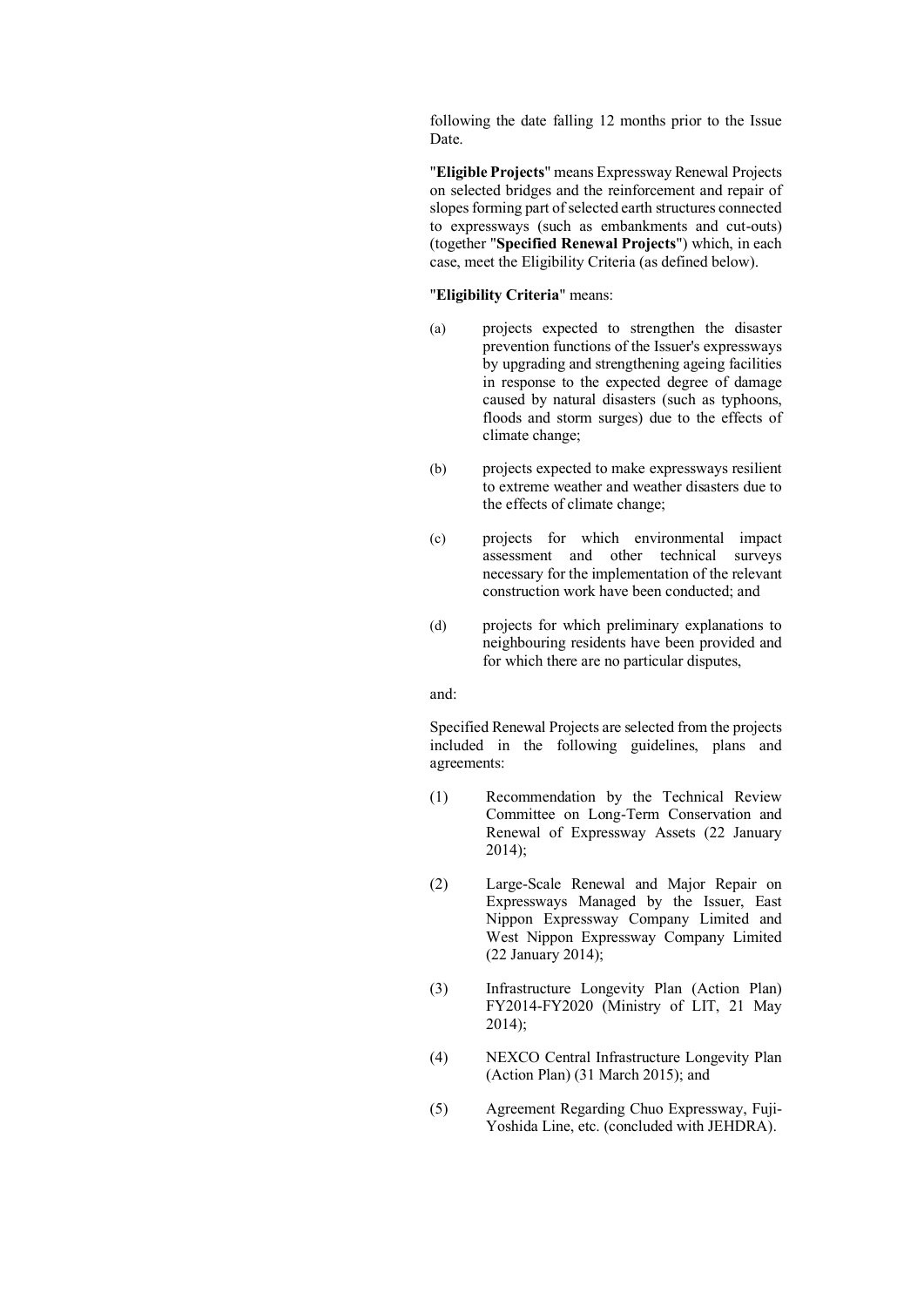| (ii)  | Process<br>for<br>Project<br><b>Evaluation and Selection:</b> | The Issuer's Finance Division, in consultation with<br>relevant departments such as the Environment and<br>Technical Planning Department, formulates its green<br>project selection criteria. All expressway projects must<br>be approved by the Ministry of LIT and implemented in<br>accordance with the agreements concluded with<br>JEHDRA.                                                                                                                                                                                                                                                                     |
|-------|---------------------------------------------------------------|---------------------------------------------------------------------------------------------------------------------------------------------------------------------------------------------------------------------------------------------------------------------------------------------------------------------------------------------------------------------------------------------------------------------------------------------------------------------------------------------------------------------------------------------------------------------------------------------------------------------|
|       |                                                               | The Issuer formulated a large-scale renewal plan and a<br>large-scale repair plan in January 2014 (together, the<br>"Plans") based on the Recommendation by the Technical<br>Review Committee on Long-Term Conservation and<br>Renewal of Expressway Assets (dated 22 January 2014).                                                                                                                                                                                                                                                                                                                                |
|       |                                                               | Specified Renewal Projects were added in agreements<br>concluded with JEHDRA in March 2015, in accordance<br>with the Act for Partial Revision of the Road Act, etc.                                                                                                                                                                                                                                                                                                                                                                                                                                                |
|       |                                                               | Based on the Plans, the Issuer selects construction sites<br>annually based on factors such as past disasters, repair<br>history<br>and<br>inspection<br>results<br>"Selected<br>(the<br><b>Construction Sites"</b> ).                                                                                                                                                                                                                                                                                                                                                                                              |
|       |                                                               | From the Selected Construction Sites, the Issuer's<br>Finance Division selects construction projects with high<br>demand for funds as the target projects.                                                                                                                                                                                                                                                                                                                                                                                                                                                          |
| (iii) | Management of Proceeds:                                       | The Issuer's Finance Division and Accounting Division<br>will track, monitor and account for the net proceeds (or<br>an amount equal to the net proceeds) of the issuance of<br>the Notes. Prior to allocation of such amount to Eligible<br>Projects, such amount will be held in the Issuer's<br>exclusive account for green bonds, including cash and<br>cash equivalents. Eligible Projects will be directly funded<br>by funds from the Issuer's general account, and the total<br>amount so funded will then be transferred from the<br>exclusive green bond account to the general account<br>semi-annually. |
| (iv)  | Reporting:                                                    | The Issuer intends to report annually on its website the<br>following information from the issuance of the Notes:                                                                                                                                                                                                                                                                                                                                                                                                                                                                                                   |
|       |                                                               | the amount of net proceeds (or an amount equal<br>(a)<br>to the net proceeds) from the issuance of the<br>Notes that have been allocated to Eligible<br>Projects; and/or                                                                                                                                                                                                                                                                                                                                                                                                                                            |

(b) until the net proceeds from the issuance (or an amount equal to such proceeds) have been allocated in full, if it is necessary to re-allocate a portion of the net proceeds (or an amount equal to the net proceeds) as a result of a suspension of an Eligible Project, the amount of such proceeds that have not yet been re-allocated.

Furthermore, the Issuer will report on the following additional information and impact metrics:

(1) in the case of Specified Renewal Projects in respect of bridges, (i) overview (including the number of projects), (ii) the renovated length of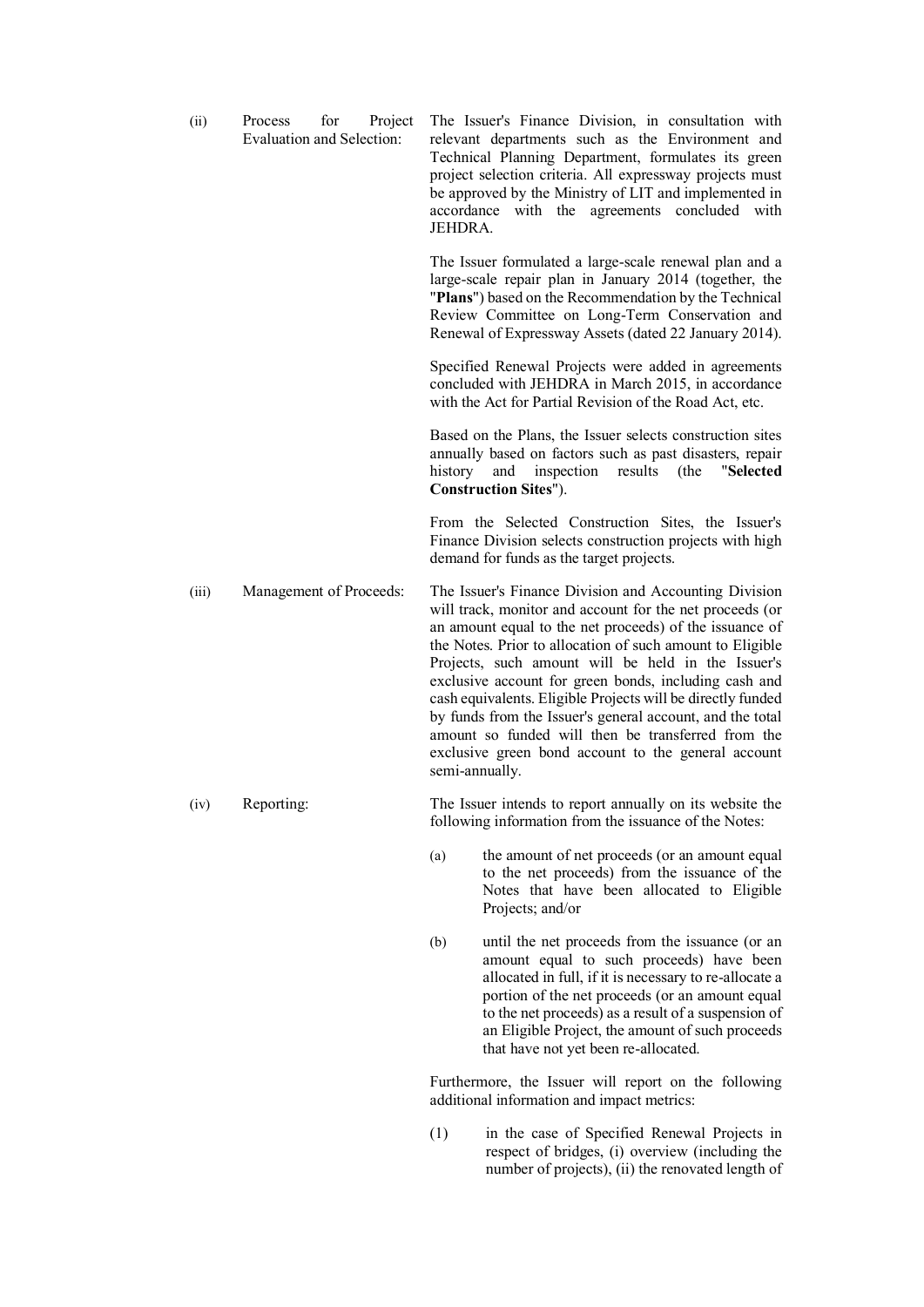the expressway (in kilometres) and (iii) the extent to which the strength of the bridges has been improved by the floor slab replacement and the extent to which the original capacity of the bridges have been restored; and

(2) in the case of Specified Renewal Projects in respect of earth work structures, (i) overview (including the number of projects), (ii) the renovated length of the expressway (in kilometres), (iii) the extent to which the drainage capacity has improved by the replacement of drainage ditches (with a goal of achieving approximately two to four times improvement) and (iv) the extent to which the strength of the slopes has been restored by the re-installation of ground anchors on cut slopes and the extension of their product life.

The contents of the Issuer's website do not form part of these Final Terms.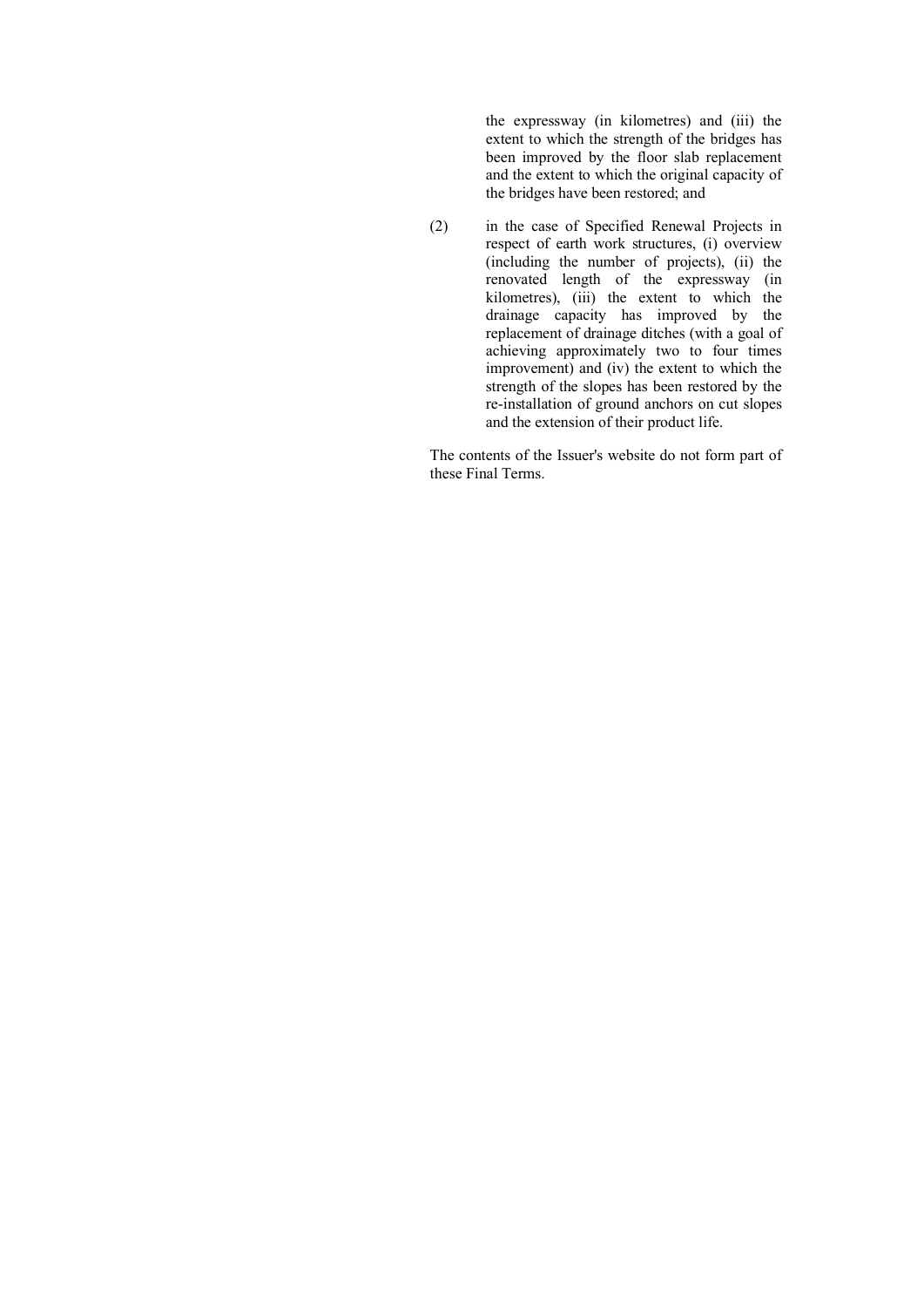# **APPENDIX ADDITIONAL INFORMATION**

#### **Climate Change and the Group's Expressway Business**

Increases in short term rainfall and snowfall, driven by climate change, impact the Group's Expressway Business by leading to, amongst other effects, an increased risk of traffic accidents, collapse of slopes adjacent to expressways, and the occurrence of cracks in the floor slab layer of bridges. Accordingly, the Group includes various environmental policies in its current management plan and has established a green bond framework to generate funding for projects that address and adapt to the impact of climate change.

## **Additional Risk Factors Relating to the Notes**

## *The Notes may not be a suitable investment for all investors seeking exposure to green assets*

Although the Issuer intends to use the net proceeds, or an amount equal to the net proceeds, of the issuance of the Notes exclusively to fund, in whole or in part, existing and/or future investments in Eligible Projects, the Notes may not be a suitable investment for all investors seeking exposure to green assets. Prospective investors who intend to invest in the Notes must determine for themselves the relevance of the description of the use of proceedsin these Final Termsfor the purposes of any investment by them in the Notes, together with any other investigation that they deem necessary. In particular, no assurance is given to investors that the Eligible Projects will at any time meet investor expectations regarding "green bonds" or "green" projects or other equivalently-labelled projects. In addition, although the Issuer has stated its intentions relating to use of proceeds and reporting (as set out in the relevant Final Terms), it would not be an event of default under the Notes if the Issuer were to fail to follow its stated intentions.

Japan Credit Rating Agency, Ltd. ("**JCR**") has issued a second-party opinion (the "**Second-party Opinion**") which states that it is of the opinion that the Issuer's Green Bond Framework is aligned with the four core components of the green bond principles set by the International Capital Market Association in 2018 and the Green Bond Guidelines set by the Ministry of Environment ofJapan in 2020, as well as giving its opinion on the consistency of the Eligible Projects with the United Nations' Sustainable Development Goals.

In relation to the Second-party Opinion, prospective investors should be aware that:

- the Second-party Opinion is not part of the Offering Circular or these Final Terms and will  $\bullet$ not be incorporated in it at any later date;
- Noteholders have no recourse against the provider of the Second-party Opinion;
- the Second-party Opinion may not reflect the potential impact of all risks related to the structure, market, additional risk factors discussed in the Offering Circular and other factors that may affect the value of the Notes or the Eligible Projects;
- the Second-party Opinion does not constitute a recommendation to buy, sell or hold securities and is only current as at the date it is released;
- prospective investors must determine for themselves the relevance of the Second-party Opinion for the purpose of investment in the Notes; and
- no assurance or representation is given to investors that the Second-party Opinion will reflect any present or future criteria or guidelines with which investors or their investments are required to comply.

In the event that the Notes are listed or admitted to trading on any dedicated "green", "environmental", "sustainable" or other similarly labelled segment of any stock exchange or securities market, or are included in any dedicated "green", "environmental", "sustainable" or other equivalently-labelled index, no representation or assurance is given by the Issuer that such listing or admission, or inclusion in such index, satisfies whether, in whole or in part, any present or future investor expectations or requirements as regards any investment criteria or guidelines with which such investor or its investments are required to comply. Furthermore, it should be noted that the criteria for any such listings or admission to trading may vary from one stock exchange or securities market to another and that the criteria for inclusion in such index may vary